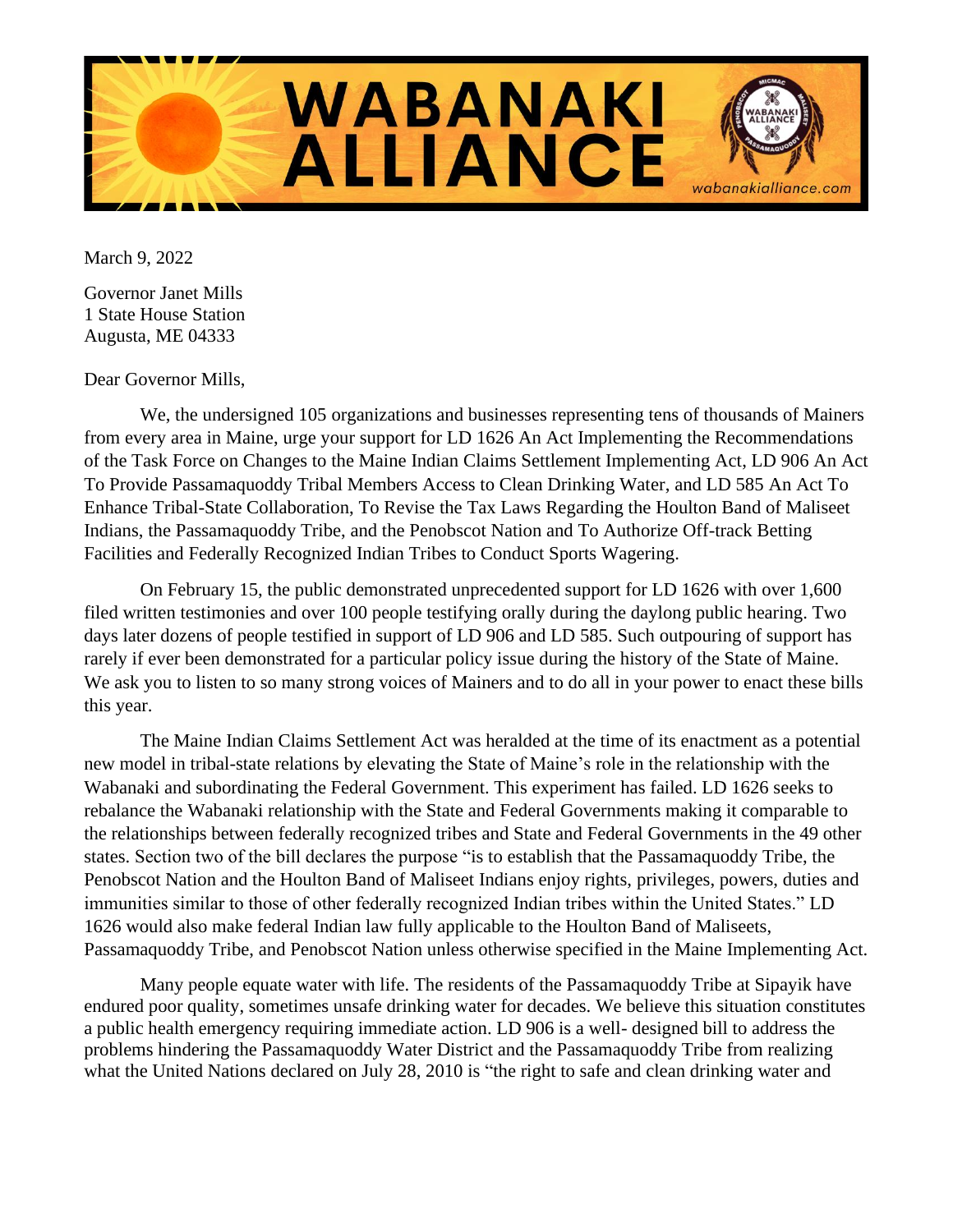sanitation as a human right that is essential for the full enjoyment of life and all human rights" (UN General Assembly Resolution 64/292). We urge swift action on LD 906.

LD 585 embodies points of agreement reached between Maliseet, Passamaquoddy, and Penobscot leaders and you. Part A establishes the Tribal-State Collaboration Act. It creates a process for collaboration between state agencies and the Wabanaki Tribal Governments regarding the agencies' programs, rules, and services that substantially and uniquely affect the Indian tribes or tribal members. Parts B through H propose tax changes recognizing the unique status of Wabanaki Tribal Governments with the intent to spur economic development and provide sources of revenue to fund governmental services. The final portion of the bill provides the Wabanaki with the exclusive right to develop on-line sports betting as a means to support Wabanaki governmental services. We support constructive dialog between the Wabanaki and the State of Maine. More importantly, when mutually satisfactory agreements are reached the State of Maine must demonstrate the capacity and resolve to implement such agreements.

We owe much to the Wabanaki. We want the State of Maine's relationship with the Wabanaki to be centered on respect, fairness, justice, and equity. All Mainers thrive when the Wabanaki thrive. Enactment of these three bills would move the State of Maine closer to that vision.

350 Maine A Climate to Thrive Acadia Action Acadia Center ACLU of Maine American Friends Service Committee, Wabanaki Program Atlantic Salmon Federation Bangor Racial and Economic Justice Coalition Baskahegan Company Brick Store Museum, Kennebunk Brunswick Area Indivisible Capital Area Indivisible Center for an Ecology-Based Economy Citizens' Climate Lobby Chewonki Foundation Community Action Works Conservation Law Foundation Decolonizing UMaine Defend Our Health Elliotsville Foundation Environment Maine Food AND Medicine Friends Committee on Maine Public Policy Friends of Acadia Friends of Casco Bay Gateway Community Services

Greater Bangor Area Branch NAACP Harpswell Indivisible Indivisible Bangor Indivisible MDI Indivisible Northwest Kennebec Indivisible Washington County Islesboro Islands Trust Kennebunkport Climate Initiative Kennebunkport Conservation Trust Land in Common League of Women Voters of Maine Loon Echo Land Trust Mahoosuc Guide Service Maine Appalachian Trail Land Trust Maine Association of Conservation **Commissions** Maine Audubon Maine Center for Economic Policy Maine Citizens for Clean Elections Maine Climate Action Now Maine Coalition on Racial Equity Maine Coast Heritage Trust Maine Conservation Voters Maine Council of Trout Unlimited Maine Education Association Maine Equal Justice Maine Farmland Trust